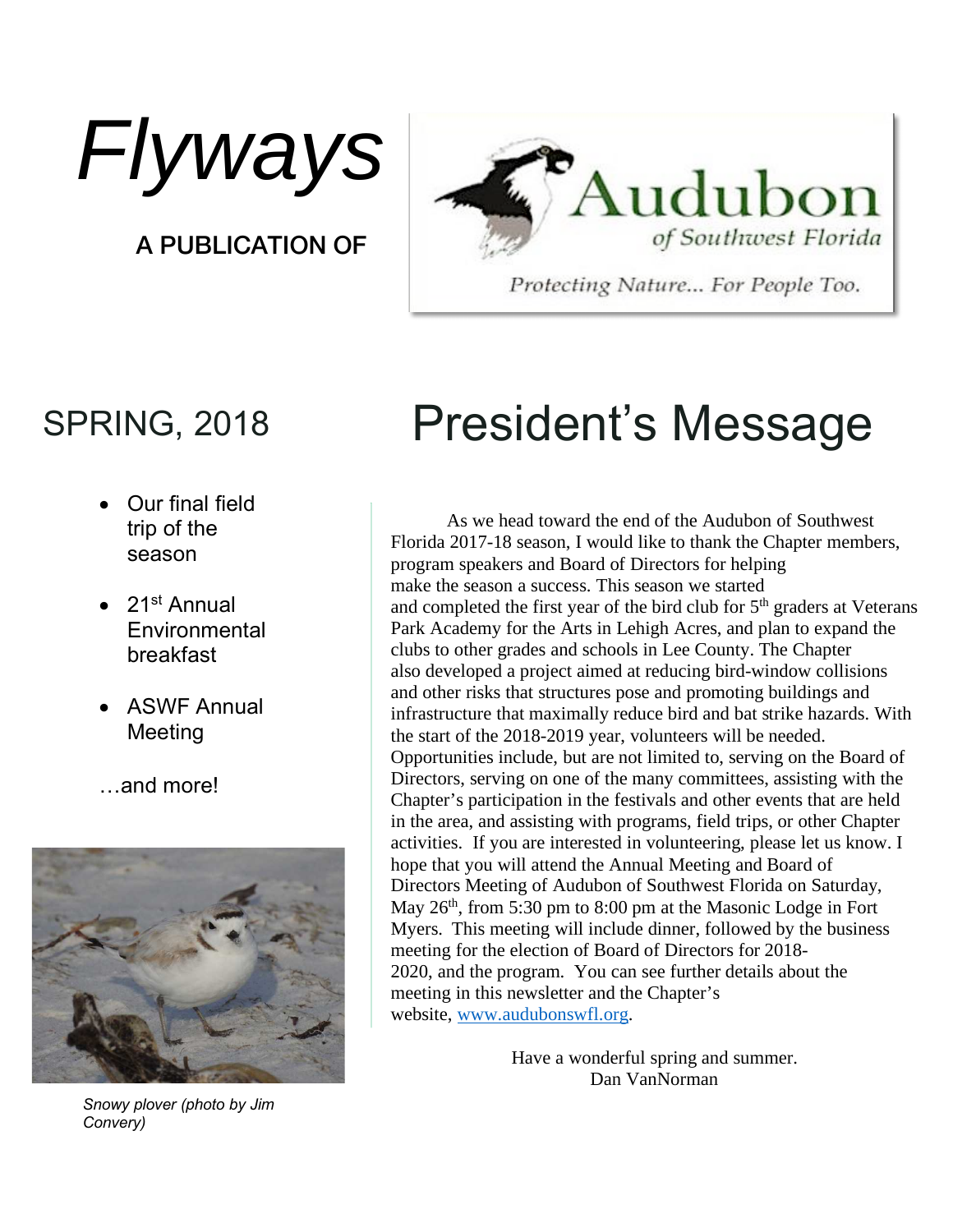### *A Valued Ecosystem Component in the Caloosahatchee River & Estuary*

**Background**: For several reasons, the Caloosahatchee River no longer has a naturally occurring seed source for restoration of sea grass. Tape grass (Vallisneria americana), is native to Florida, grows from rhizomes, and often forms tall underwater meadows. Tape grass is the base of the food chain and grazed upon by turtles, waterfowl, crabs, shrimp, and manatees while providing habitat at least 44 species of fish. Tape grass also stabilizes sediments, improves water quality and clarity, and removes nutrients. The Charlotte Harbor National Estuary Program (CHNEP) Technical Advisory Committee confirmed the need for restoration of tape grass, Vallisneria americana in the Caloosahatchee River based on the comparison of current and recent historic mapping of sea grass beds. Several scientific research studies between 2002-2017 also confirmed that planting tape grass is necessary to restore the lost habitat and re-establish the seed bank for the system to recover.

**Project Description**: This project will enhance aquatic habitat restoring 20-acres of submerged aquatic vegetation (SAV) (or sea grass) in the upper estuary. The Florida Department of Environmental Protection and the State of Florida allocated funding for this critical habitat restoration to begin in 2018. The project is being led by the Snook and Gamefish Foundation in a public, private, and academic partnership with Sea and Shoreline, Johnson Engineering, and Florida Gulf Coast University respectively. Tape grass (Vallisneria americana) will be planted in shallow littoral zone habitats and grown and monitored in protective cages (Herbivore Exclusion Devices) placed in the Tidal Caloosahatchee River. Tape grass plants will grow to maturity and establish seed-source colonies for restoration throughout the 13-mile reach of the river and tributaries between downtown Fort Myers and the Franklin Lock. The exclusion cages protect the plantings from excessive grazing and they will be removed at the end of the 3 year project period.



Audrey Albrecht, Dan VanNorman, and Burrowing Owl at the 16<sup>th</sup> Annual Burrowing Owl Festival at Rotary Park in Cape Coral on February 24<sup>th</sup>, 2018



Courtney Kern is the Audubon Anchor Steward for Lee County. Shorebird Stewards play a critical role in keeping the beaches safe for nesting shorebirds.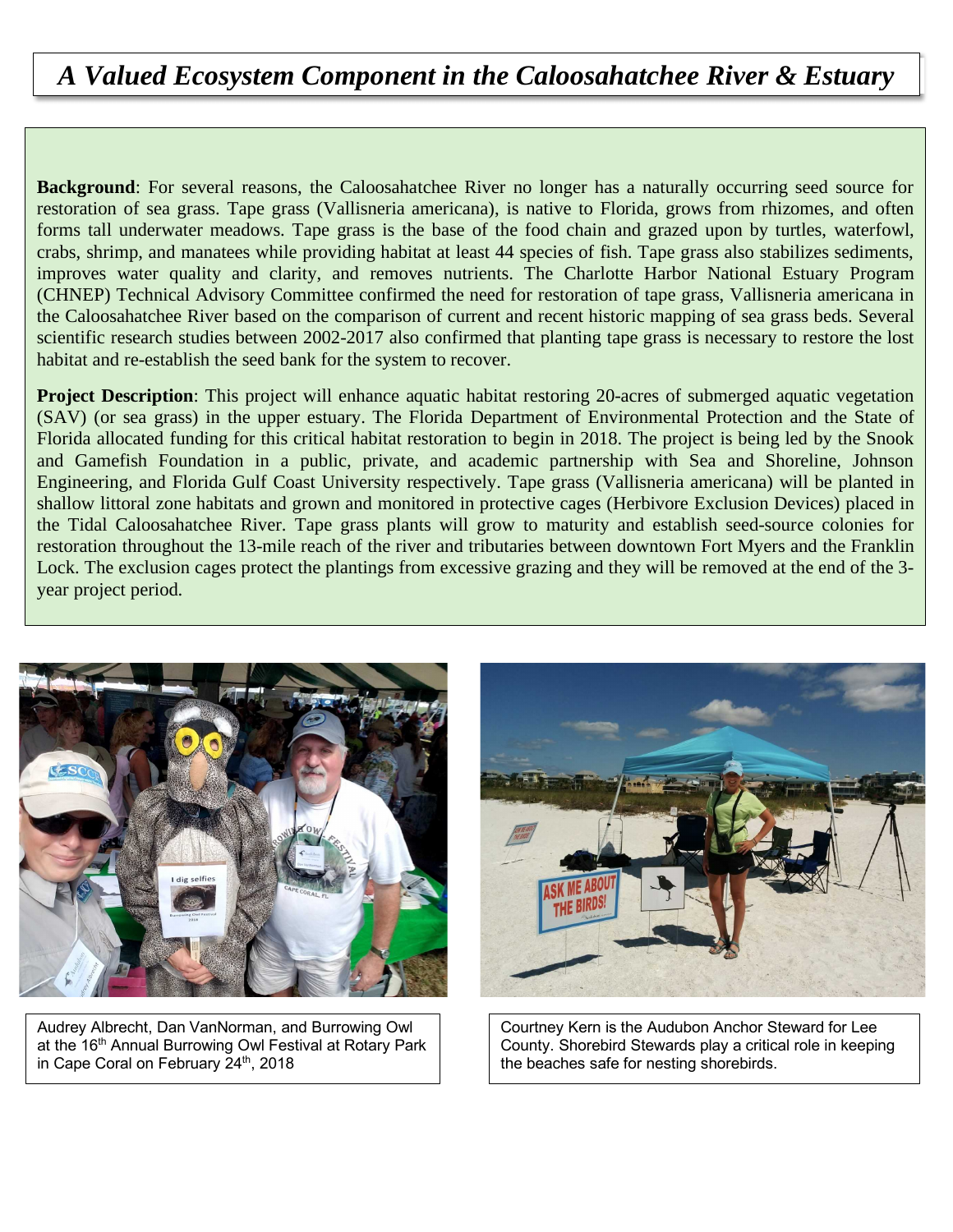## **Audubon of Southwest Florida**

#### **2018 Field Trips (Emphasizing the Great Florida Birding Trail)**

Members and non-members / beginner to advanced birders – all are welcome! Events are free; but, donations are always appreciated. Depending on the nature of the outing, you may want to bring a camera, field glasses, sunscreen, water, or even a folding chair. Dress appropriately for the weather. Parking or rental fees sometimes apply.

#### *Our final field trip for the season -*

#### **Six Mile Cypress Slough Saturday, May 12, 2018 – 8:00 am**

This site offers some of the best birding around. The boardwalk invites you to walk slowly and silently through the freshwater swamp and hardwood hammocks, watching the wildlife at close range. Blinds and viewing platforms offer places to sit for long periods and observe.



#### **Our Chapter In History…**

Sixty years ago, the chapter was charted under its original name, Audubon Society of Southwest Florida. ("Society" was subsequently dropped about 15 years ago.) The charter was received at the annual meeting of the Florida Audubon Society in Winter Park in the first week of March 1958. The new chapter's second meeting was the following week at the Hill Avenue home of Mrs. A.B. Hummeland. In attendance were 35 members from five counties. Fort Myers was the headquarters. Topics of reports at that first meeting included migrating and native birds, the use and detriment of DDT, and birdfeeders. Local businesses donated birdseed for sheltered feeders in local school yards and public parks.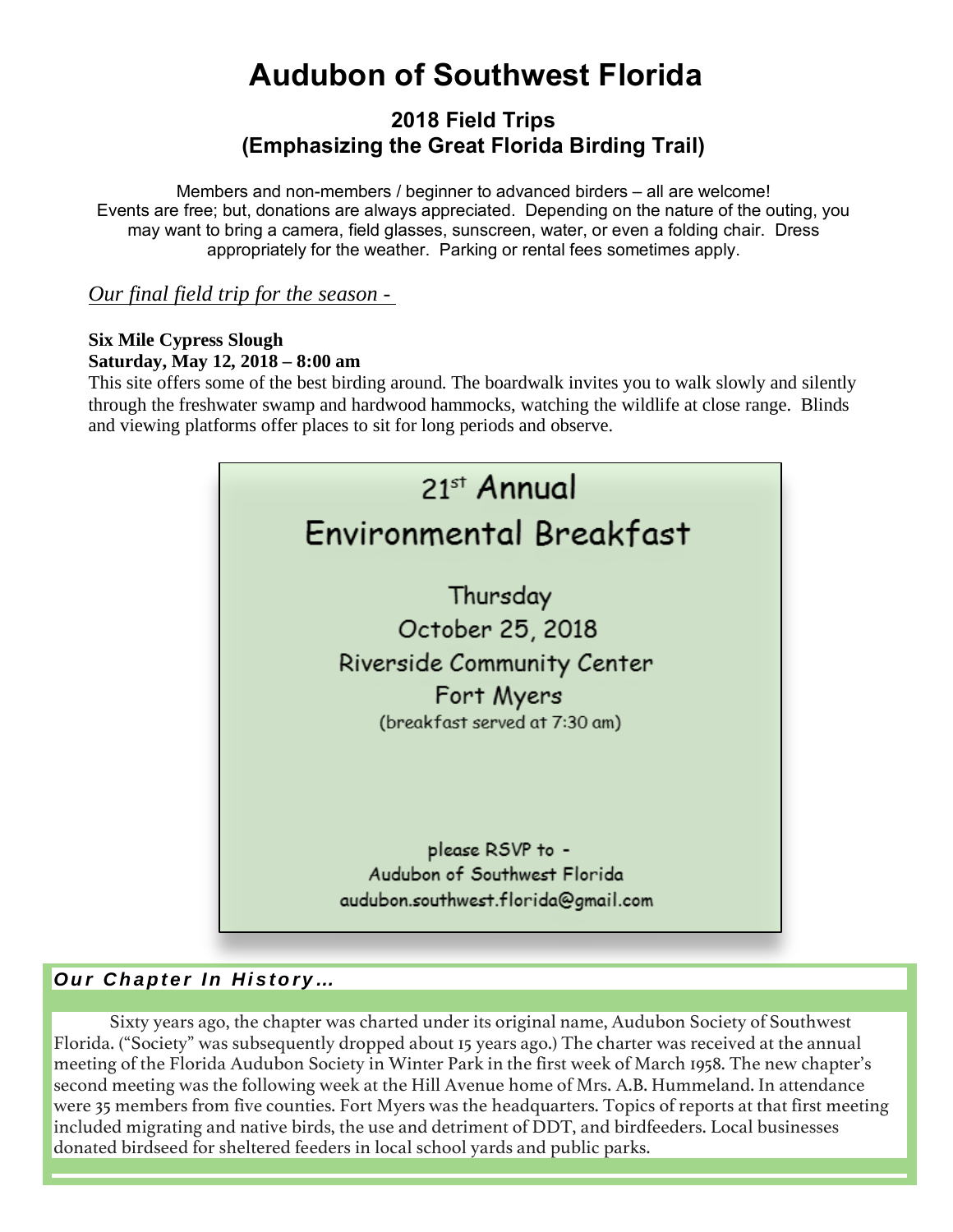## **Annual Meeting**

#### **Saturday, May 26, 2018**

You are invited to our Annual Meeting on Saturday, May 26, 2018. A spaghetti dinner will be served beginning at 5:30 p.m., followed by a short business meeting which will include nominations and election of the 2018 / 2019 board of directors.

The featured program – "*The American Crocodile in Florida"* - begins at 7 p.m. Our speaker this year is Charles LeBuff who will explore the threatened American crocodile's historic and modern range, population fluctuations, protection, reproduction, survival hazards, and general life history. Books will be on sale at the meeting - credit cards, checks, and cash accepted. Information about his books can be found at www.amber-publishing.com.

The dinner, prepared and served by chapter volunteers, includes beverages, salad, mixed fruit, spaghetti with sauce, garlic toast, and desserts. Feel free to bring a dish to share for the dessert table, which is always a big hit at the annual meeting.

Both the dinner and program are open to the public and presented free of charge. Donations are appreciated.

**Where**: SW Florida Masonic Temple at 10868 Metro Parkway, Fort Myers, FL 33966 (just South of Circle-K)

Please RSVP to audubon.southwest.florida@gmail.com

#### The following slate of nominees has been proposed for our annual meeting which is scheduled for May 26, 2018. **Nominations from the floor are also acceptable**.

#### **Directors**

Directors are elected by the membership. Directors with two-year terms expiring May, 2018, include - Dan VanNorman - nominated to be re-elected to a two year term Jim Rodenfels - nominated to be re-elected to a two year term Brad Cornell - nominated to be re-elected to a two year term Jayne Johnston - nominated to be re-elected to a two year term

> The following have chosen to not be re-elected – Melinda Lynch

New additions to the board nominated to be elected to a two year term – None (nominations from the floor are acceptable)

Carol, Gerri, Carl, Pete, and Wayne serve at their pleasure as past presidents.

#### **Officers**

Officers are elected by the Board of Directors. Officer positions expiring this coming May include - President – Dan VanNorman - nominated to be re-elected to a two year term  $2<sup>nd</sup>$  Vice President & Treasurer – Jim Rodenfels - nominated to be re-elected to a two year term

> New officer nominations include - Vice President – Jayne Johnston – nominated to be elected to a two year term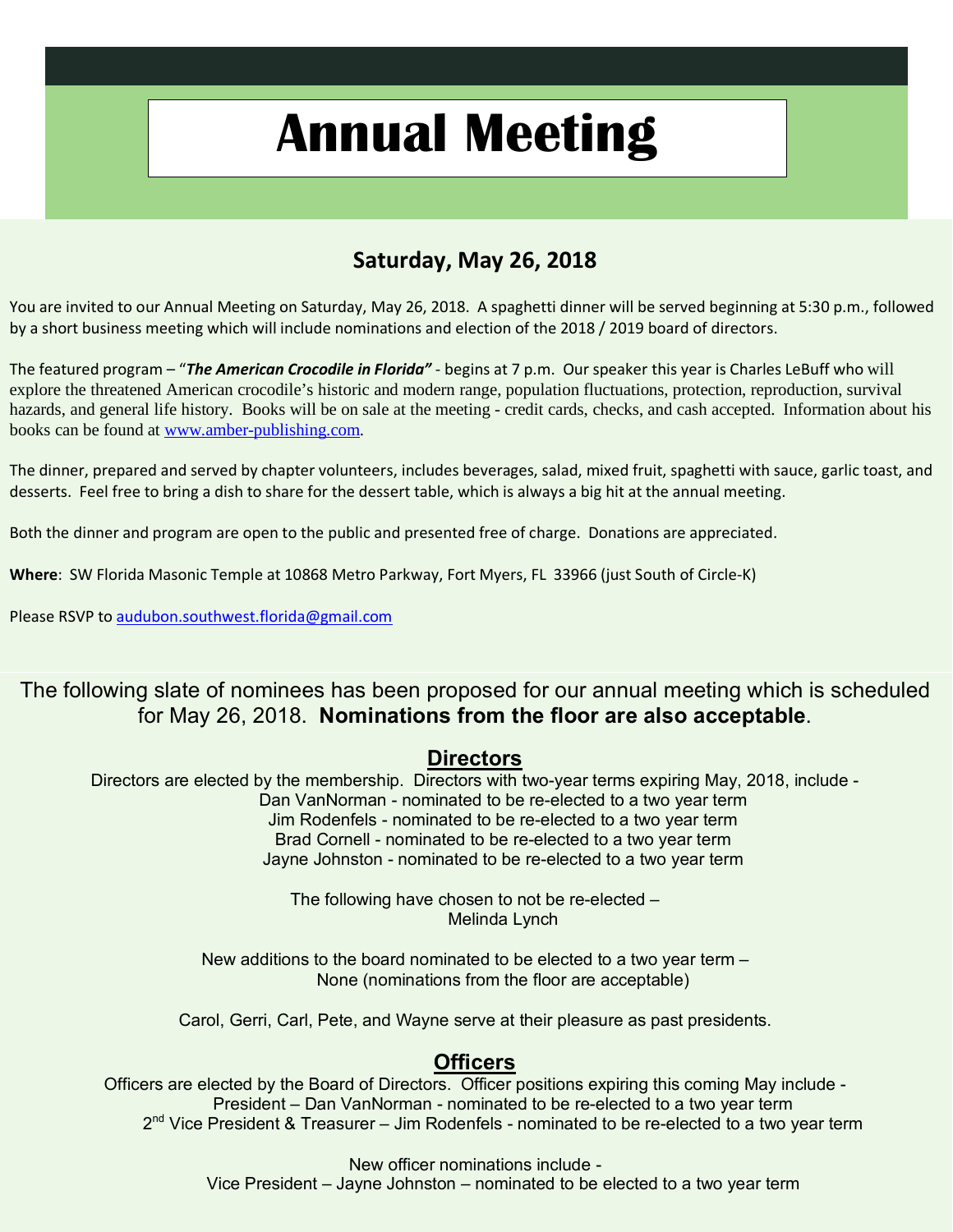## *ASWF Board*



#### *Directors -*

*Brad Cornell Wayne Daltry Jayne Johnston Carol Newcomb Courtney Kern Pete Quasius Carl Veax*

#### *Committees -*

*Conservation - Brad Cornell Education - Jayne Johnston Field Trips - Jim Rodenfels Newsletter - Courtney Kern Membership - Jayne Johnston Programs - Gerri Reaves Publicity - Carol Newcomb*

*President – Dan VanNorman Secretary - Gerri Reaves Treasurer - Jim Rodenfels*

### **How to reach us**

- We invite you to stay in touch through our website www.audubonswfl.org or on Facebook just search under "Audubon of Southwest Florida"
- And, please send us your e-mail address. That way you can be sure you receive advance notification of any upcoming events, programs, field trips, etc., and also receive our e-newsletter. Just send a note to audubon.southwest.florida@gmail.com
- If you prefer, you may mail us at  $-$ P.O. Box 61041 Fort Myers, FL 33906-1041

# **ECO-VOICE.ORG**

The web site for Eco-Voice, Inc. is a public service facilitating the flow of information about environmental issues and events in South Florida.

Every morning before 6 am a selection of news items, great photos, and announcements of environmental events relevant to South Florida, with links to sources and additional information, is e-mailed to subscribers. Visit us on Facebook and contribute to the discussion

A COPY OF THE OFFICIAL REGISTRATION AND FINANCIAL INFORMATION MAY BE OBTAINED FROM THE DIVISION OF CONSUMER SERVICES BY CALLING TOLL-FREE (800-435-7352) WITHIN THE STATE. REGISTRATION DOES NOT IMPLY ENDORSEMENT, APPROVAL, OR RECOMMENDATION BY THE STATE.

THE FLORIDA REGISTRATION NUMBER FOR AUDUBON OF SOUTHWEST FLORIDA IS CH30193

The mission of Audubon of Southwest Florida is to protect plants, animals, and their habitats and to promote environmental education and a greater community involvement with the natural world. ASWF is an affiliated chapter (E33) of the National Audubon Society and Audubon of Florida.